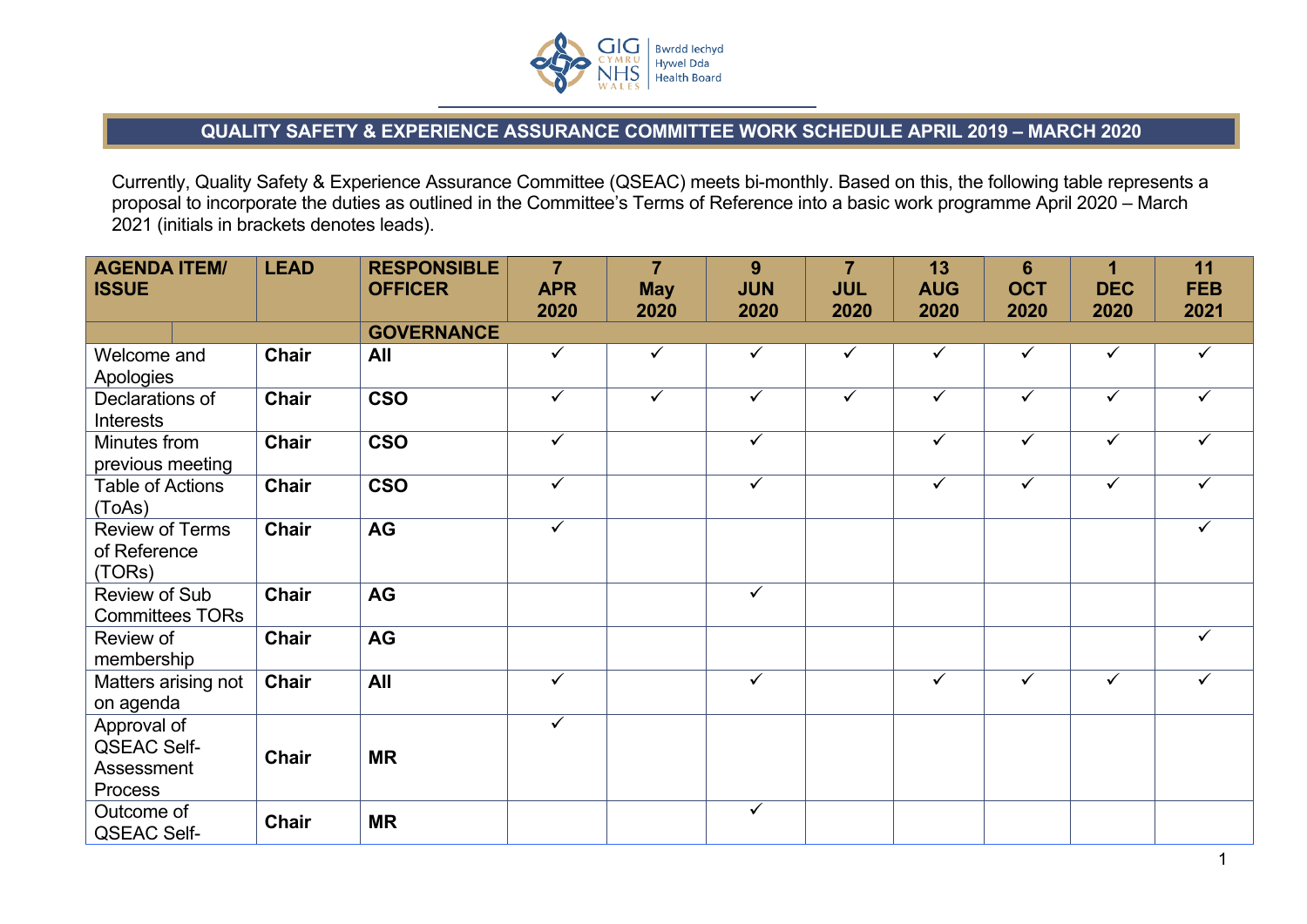| <b>AGENDA ITEM/</b><br><b>ISSUE</b>                                                                                                                                                                                                                                           | <b>LEAD</b> | <b>RESPONSIBLE</b><br><b>OFFICER</b> | $\overline{7}$<br><b>APR</b>    | $\overline{7}$<br><b>May</b> | 9<br><b>JUN</b>         | $\overline{7}$<br><b>JUL</b> | 13<br><b>AUG</b>     | $6\phantom{1}$<br><b>OCT</b>    | 1<br><b>DEC</b>                 | 11<br><b>FEB</b>     |
|-------------------------------------------------------------------------------------------------------------------------------------------------------------------------------------------------------------------------------------------------------------------------------|-------------|--------------------------------------|---------------------------------|------------------------------|-------------------------|------------------------------|----------------------|---------------------------------|---------------------------------|----------------------|
| Assessment<br>Process<br>Patient/Staff Story                                                                                                                                                                                                                                  | <b>MR</b>   |                                      | 2020<br>$\overline{\checkmark}$ | 2020                         | 2020                    | 2020                         | 2020<br>$\checkmark$ | 2020<br>$\overline{\checkmark}$ | 2020<br>$\overline{\checkmark}$ | 2021<br>$\checkmark$ |
| Policies for<br>Approval (as<br>required)                                                                                                                                                                                                                                     | All         | All                                  | (Deferred)<br>$\checkmark$      |                              | $\checkmark$            |                              | $\checkmark$         | $\checkmark$                    | $\checkmark$                    | $\checkmark$         |
| <b>Quality and Safety</b><br><b>Assurance Report</b><br>incorporating:<br>• External<br>Monitoring<br><b>Final Reports</b><br><b>Nurse Staffing</b><br>$\bullet$<br>Levels (Wales)<br><b>Act Updates</b><br>(as required)<br><b>Board to Floor</b><br>$\bullet$<br>Walkabouts | <b>MR</b>   | <b>SP</b>                            | $\checkmark$                    |                              | $\checkmark$            |                              | $\checkmark$         | $\checkmark$                    | $\checkmark$                    | ✓                    |
| <b>Nurse Staffing</b><br>Levels (Wales) Act<br>-Annual Report<br>2019/20                                                                                                                                                                                                      |             |                                      | $\checkmark$                    |                              |                         |                              |                      |                                 |                                 |                      |
| Receive Sub-<br><b>Committee Update</b><br>Reports including<br><b>Risk Register</b>                                                                                                                                                                                          | <b>MR</b>   | <b>AS/PK/LOC</b>                     |                                 |                              | $\checkmark$            |                              | $\checkmark$         | $\overline{\checkmark}$         | $\overline{\checkmark}$         | $\checkmark$         |
| <b>Operational Group</b><br>Updates - each<br>group will present<br>a report 2 times<br>per year.                                                                                                                                                                             | <b>MR</b>   | <b>SP/SD/PK/JPJ</b>                  |                                 |                              | $\overline{\checkmark}$ |                              | $\checkmark$         | $\overline{\checkmark}$         | $\overline{\checkmark}$         | $\checkmark$         |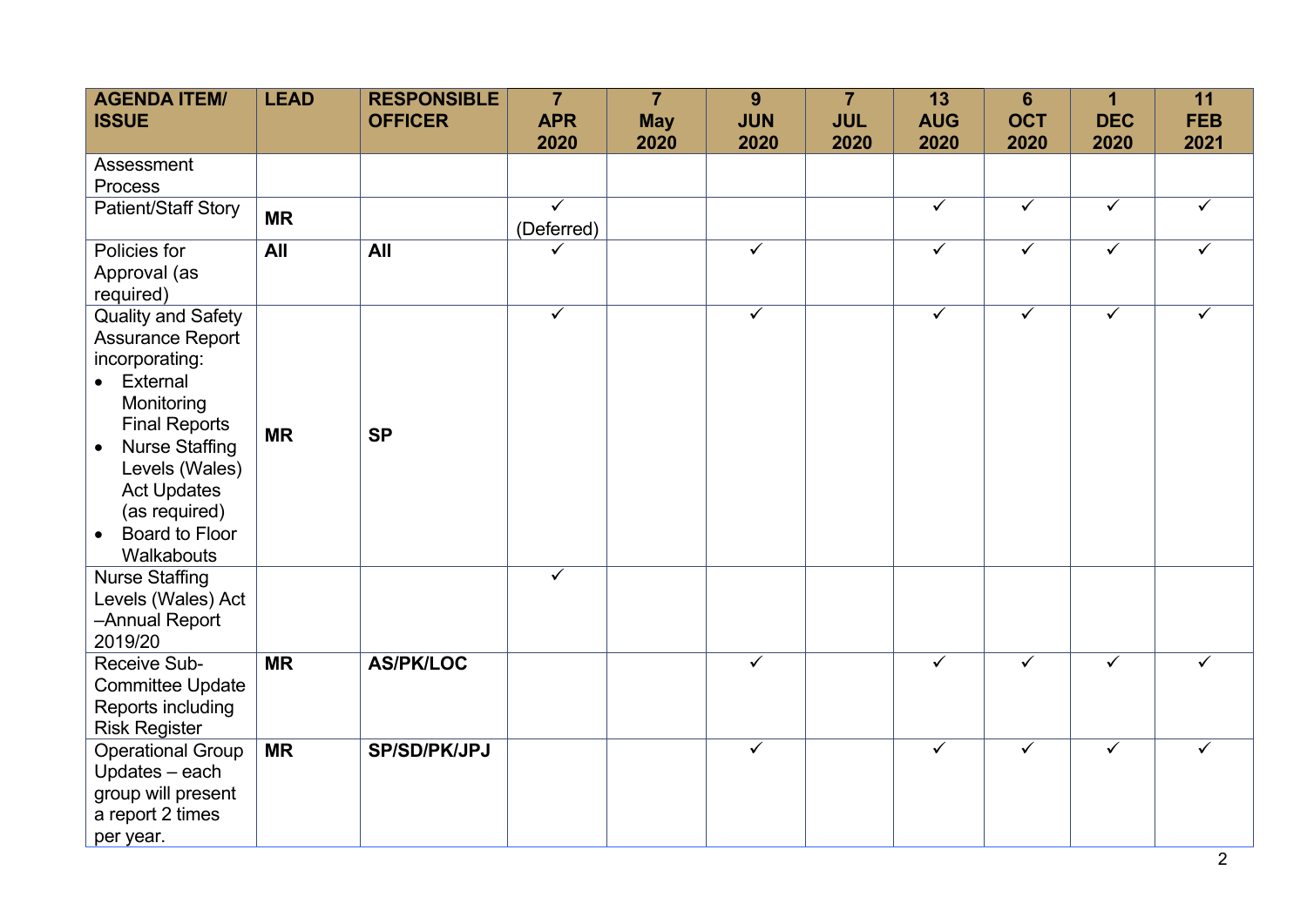| <b>AGENDA ITEM/</b><br><b>ISSUE</b>                                            | <b>LEAD</b>    | <b>RESPONSIBLE</b><br><b>OFFICER</b> | $\overline{7}$<br><b>APR</b><br>2020   | $\overline{7}$<br><b>May</b><br>2020  | 9<br><b>JUN</b><br>2020 | $\overline{7}$<br><b>JUL</b><br>2020 | 13<br><b>AUG</b><br>2020 | $6\phantom{1}$<br><b>OCT</b><br>2020 | 1<br><b>DEC</b><br>2020 | 11<br><b>FEB</b><br>2021                |
|--------------------------------------------------------------------------------|----------------|--------------------------------------|----------------------------------------|---------------------------------------|-------------------------|--------------------------------------|--------------------------|--------------------------------------|-------------------------|-----------------------------------------|
| Reflective<br>Summary                                                          | <b>AL</b>      | <b>MR</b>                            | $\sqrt{}$                              |                                       | $\overline{\checkmark}$ |                                      | $\checkmark$             | $\sqrt{}$                            | $\checkmark$            | $\checkmark$                            |
| Annual Report on<br>Committee's<br>Activity                                    | <b>AL/MR</b>   | <b>SP/All</b>                        | $\checkmark$ (via<br>Chairs<br>Action) |                                       |                         |                                      |                          |                                      |                         |                                         |
| Annual Report on<br>Sub-Committee's<br>activity for<br>incorporating into      | <b>MR</b>      | <b>AS/JPJ/SD/</b><br>LC/SP/          | ✓                                      |                                       |                         |                                      |                          |                                      |                         |                                         |
| <b>QSEAC's Annual</b><br>Report                                                |                | <b>LOC/LG/PK</b>                     |                                        |                                       |                         |                                      |                          |                                      |                         |                                         |
| Approval of Annual<br><b>Quality Statement</b><br>(AQS)                        | <b>MR</b>      | $\mathsf{CS}\phantom{0}$             | $\overline{\checkmark}$<br>Final       |                                       |                         |                                      |                          |                                      |                         | $\overline{\checkmark}$<br><b>Draft</b> |
| <b>Corporate Risks</b><br>Assigned to<br>QSEAC                                 | <b>MR</b>      | ChB                                  | $\overline{\checkmark}$<br>(Deferred)  |                                       | $\checkmark$            |                                      | $\checkmark$             |                                      | $\checkmark$            |                                         |
| New Corporate<br>Risks Assigned to<br>QSEAC in light of<br>COVID <sub>19</sub> | <b>MR</b>      | <b>ChB</b>                           |                                        | $\overline{\checkmark}$<br>(Deferred) | $\checkmark$            |                                      |                          |                                      |                         |                                         |
| <b>Incident Reporting</b><br>During COVID 19                                   | <b>MR</b>      | <b>SP</b>                            |                                        | $\checkmark$<br>(Verbal)              |                         | $\checkmark$                         |                          |                                      |                         |                                         |
| <b>Staffing Update</b>                                                         | <b>MR</b>      | <b>MR</b>                            |                                        | $\checkmark$                          |                         |                                      |                          |                                      |                         |                                         |
| Personal<br>Protective<br><b>Equipment Update</b>                              | <b>MR</b>      | <b>MR</b>                            |                                        | $\checkmark$                          |                         |                                      |                          |                                      |                         |                                         |
| <b>Critical Care</b><br><b>Medicines</b>                                       | J <sub>P</sub> | <b>JPJ</b>                           |                                        | $\checkmark$                          |                         |                                      |                          |                                      |                         |                                         |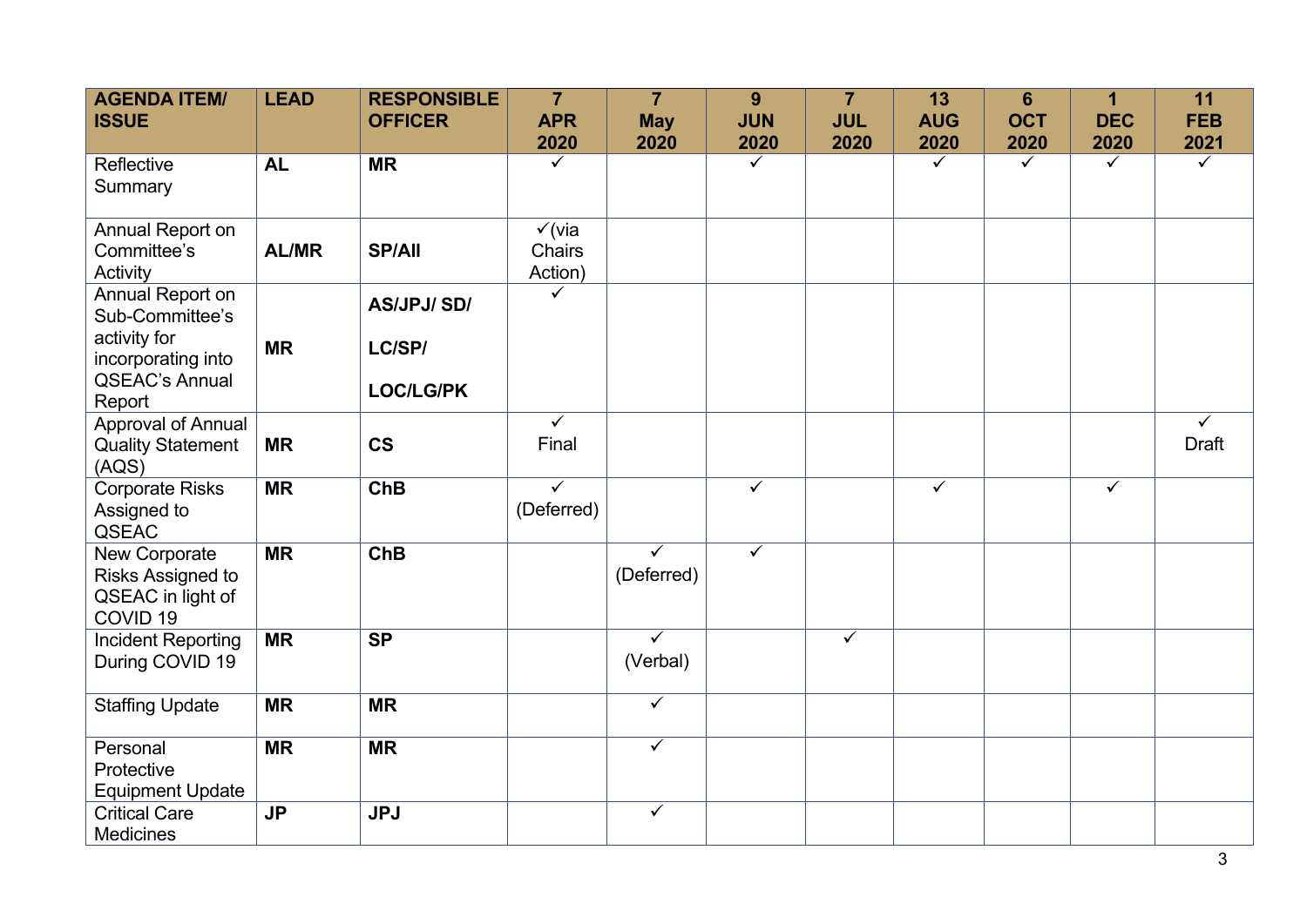| <b>AGENDA ITEM/</b><br><b>ISSUE</b> | <b>LEAD</b> | <b>RESPONSIBLE</b><br><b>OFFICER</b> | $\overline{7}$<br><b>APR</b> | $\overline{7}$<br><b>May</b> | 9<br><b>JUN</b> | $\overline{7}$<br><b>JUL</b> | 13<br><b>AUG</b>        | $6\phantom{1}$<br><b>OCT</b> | 1<br><b>DEC</b> | 11<br><b>FEB</b> |
|-------------------------------------|-------------|--------------------------------------|------------------------------|------------------------------|-----------------|------------------------------|-------------------------|------------------------------|-----------------|------------------|
|                                     |             |                                      | 2020                         | 2020                         | 2020            | 2020                         | 2020                    | 2020                         | 2020            | 2021             |
| <b>Clinical Audit</b>               | <b>MD</b>   | <b>IB</b>                            |                              |                              | $\checkmark$    |                              |                         |                              |                 |                  |
| <b>Position Statement</b>           |             |                                      |                              |                              |                 |                              |                         |                              |                 |                  |
| COVID-19                            | <b>AC</b>   | <b>AC</b>                            |                              |                              | $\checkmark$    |                              |                         |                              |                 |                  |
| <b>Response Update</b>              |             |                                      |                              |                              |                 |                              |                         |                              |                 |                  |
| Cancer                              | <b>AC</b>   | <b>KJ</b>                            |                              |                              | $\checkmark$    |                              |                         |                              |                 |                  |
| <b>Treatments During</b>            |             |                                      |                              |                              |                 |                              |                         |                              |                 |                  |
| COVID-19                            |             |                                      |                              |                              |                 |                              |                         |                              |                 |                  |
| Health & Care                       | <b>MR</b>   |                                      |                              |                              |                 | $\checkmark$                 |                         |                              |                 |                  |
| <b>Standards</b>                    |             |                                      |                              |                              |                 |                              |                         |                              |                 |                  |
| Fundamentals of                     |             |                                      |                              |                              |                 |                              |                         |                              |                 |                  |
| Care Audit 2019:                    |             |                                      |                              |                              |                 |                              |                         |                              |                 |                  |
| Outcome of                          | <b>MD</b>   | <b>IB</b>                            |                              |                              |                 |                              |                         | $\overline{\checkmark}$      |                 |                  |
| <b>Clinical Audits</b>              |             |                                      |                              |                              |                 |                              |                         |                              |                 |                  |
| undertaken by the                   |             |                                      |                              |                              |                 |                              |                         |                              |                 |                  |
| <b>Health Board</b>                 |             |                                      |                              |                              |                 |                              |                         |                              |                 |                  |
| Outcome and                         | <b>AC</b>   | <b>KJ</b>                            |                              |                              |                 |                              | $\overline{\checkmark}$ |                              |                 |                  |
| Impacts of Long                     |             |                                      |                              |                              |                 |                              |                         |                              |                 |                  |
| <b>Waits for Planned</b>            |             |                                      |                              |                              |                 |                              |                         |                              |                 |                  |
| <b>Care on Patients</b>             |             |                                      |                              |                              |                 |                              |                         |                              |                 |                  |
|                                     |             |                                      |                              |                              |                 |                              |                         |                              |                 |                  |
| <b>Director of Public</b>           | <b>RJ</b>   |                                      | $\overline{\checkmark}$      |                              |                 |                              |                         |                              | $\checkmark$    |                  |
| <b>Health Report</b>                |             |                                      | (Verbal)                     |                              |                 |                              |                         |                              |                 |                  |
| <b>Enabling Quality</b>             | <b>MR</b>   | <b>MD</b>                            | ✓                            |                              |                 |                              |                         |                              |                 |                  |
| Improvement In                      |             |                                      | (Deferred)                   |                              |                 |                              |                         |                              |                 |                  |
| Practice (EQIiP) -                  |             |                                      |                              |                              |                 |                              |                         |                              |                 |                  |
| Outcome from 1 <sup>st</sup>        |             |                                      |                              |                              |                 |                              |                         |                              |                 |                  |
| cohort                              |             |                                      |                              |                              |                 |                              |                         |                              |                 |                  |
| <b>Hospital Aquired</b>             | <b>MR</b>   | <b>MD</b>                            | $\checkmark$                 |                              |                 |                              |                         |                              |                 |                  |
| Thrombosis                          |             |                                      |                              |                              |                 |                              |                         |                              |                 |                  |
| Orthodontic                         | <b>JP</b>   | <b>MO</b>                            |                              |                              |                 |                              | $\checkmark$            |                              |                 |                  |
| <b>Services Update</b>              |             |                                      |                              |                              |                 |                              |                         |                              |                 |                  |
| <b>Single Cancer</b>                | <b>AC</b>   | <b>AS</b>                            | $\overline{\checkmark}$      |                              |                 |                              |                         |                              |                 |                  |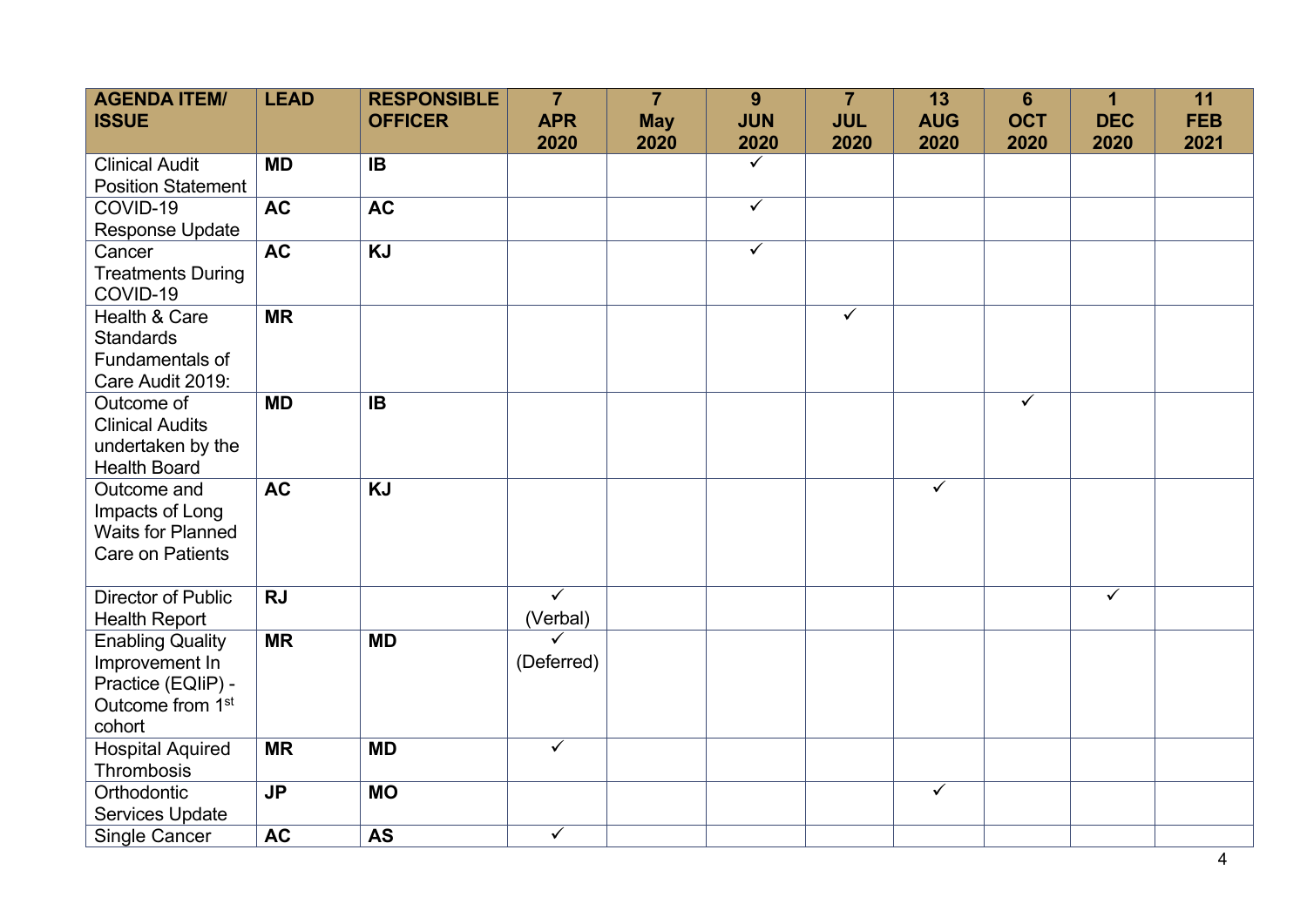| <b>AGENDA ITEM/</b><br><b>ISSUE</b>                                                                                                    | <b>LEAD</b> | <b>RESPONSIBLE</b><br><b>OFFICER</b> | $\overline{7}$<br><b>APR</b><br>2020 | $\overline{7}$<br><b>May</b><br>2020 | 9<br><b>JUN</b><br>2020               | $\overline{7}$<br><b>JUL</b><br>2020 | 13<br><b>AUG</b><br>2020 | $6\phantom{a}$<br><b>OCT</b><br>2020 | 1<br><b>DEC</b><br>2020 | 11<br><b>FEB</b><br>2021 |
|----------------------------------------------------------------------------------------------------------------------------------------|-------------|--------------------------------------|--------------------------------------|--------------------------------------|---------------------------------------|--------------------------------------|--------------------------|--------------------------------------|-------------------------|--------------------------|
| Pathway (taking<br>into consideration<br>the impact to<br>patients and other<br>services due to a<br>lack of Cellular<br>Pathologists) |             |                                      | (verbal)                             |                                      |                                       |                                      |                          |                                      |                         |                          |
| New Liberty<br>Protection<br>Safeguard<br>Implications for<br><b>Hywel Dda</b>                                                         | <b>JP</b>   |                                      |                                      |                                      | $\checkmark$<br>(Deferred)            |                                      |                          |                                      |                         |                          |
| Being Open<br>Process / Duty of<br>Candour in the<br><b>NHS</b>                                                                        | <b>MR</b>   | <b>LOC</b>                           |                                      |                                      | $\overline{\checkmark}$<br>(Deferred) |                                      |                          |                                      |                         |                          |
| Mortality<br>Performance<br>Reports                                                                                                    | <b>PK</b>   | <b>JE</b>                            |                                      |                                      |                                       |                                      | $\overline{\checkmark}$  |                                      | $\overline{\checkmark}$ |                          |
| <b>Quarterly Report</b><br>on Public Health<br><b>Wales Mortality</b><br>Data                                                          | <b>PK</b>   | <b>JE</b>                            |                                      |                                      |                                       |                                      | $\checkmark$             |                                      |                         | $\checkmark$             |
| Claims<br>Management<br>Report - High<br><b>Value/Novel</b><br>Claims                                                                  | <b>MR</b>   | <b>LOC</b>                           | $\overline{\checkmark}$              |                                      |                                       |                                      | $\overline{\checkmark}$  |                                      | $\overline{\checkmark}$ |                          |
| <b>Being Open</b><br>Process / Duty of<br>Candour in the<br><b>NHS</b>                                                                 | <b>MR</b>   | <b>LOC</b>                           |                                      |                                      | ✓<br>(Deferred)                       |                                      |                          |                                      |                         |                          |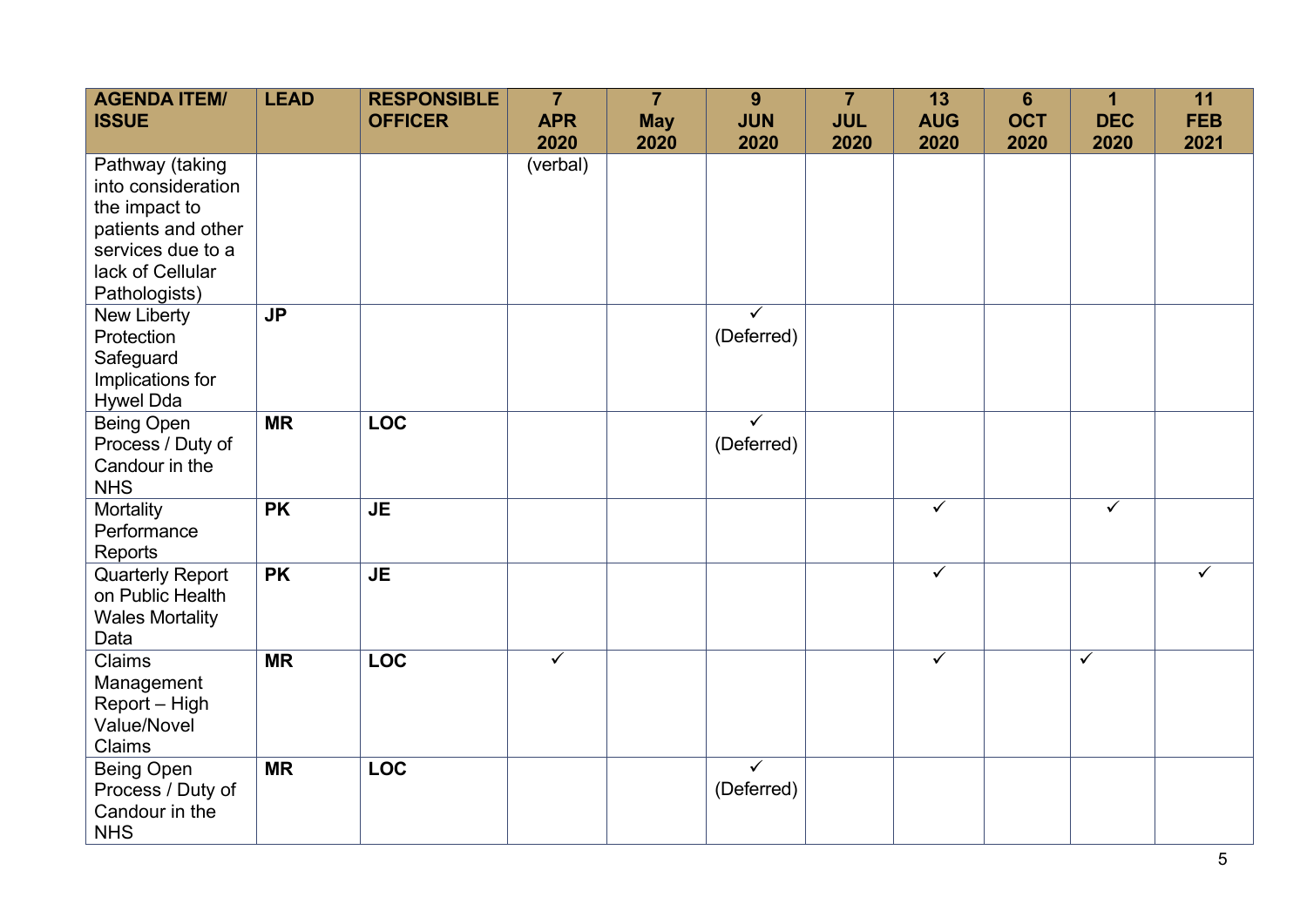| <b>AGENDA ITEM/</b><br><b>ISSUE</b>                                                                                                                       | <b>LEAD</b> | <b>RESPONSIBLE</b><br><b>OFFICER</b> | $\overline{7}$<br><b>APR</b><br>2020 | $\overline{7}$<br><b>May</b><br>2020 | 9<br><b>JUN</b><br>2020 | $\overline{7}$<br><b>JUL</b><br>2020 | 13<br><b>AUG</b><br>2020 | $6\phantom{1}$<br><b>OCT</b><br>2020 | $\blacktriangleleft$<br><b>DEC</b><br>2020 | 11<br><b>FEB</b><br>2021 |
|-----------------------------------------------------------------------------------------------------------------------------------------------------------|-------------|--------------------------------------|--------------------------------------|--------------------------------------|-------------------------|--------------------------------------|--------------------------|--------------------------------------|--------------------------------------------|--------------------------|
| <b>Trans-Catheter</b>                                                                                                                                     | <b>PK</b>   |                                      |                                      |                                      | $\overline{\checkmark}$ |                                      |                          |                                      |                                            |                          |
| <b>Aortic Valve</b><br>Insertion (TAVI)                                                                                                                   |             |                                      |                                      |                                      | (verbal)                |                                      |                          |                                      |                                            |                          |
| Progress Report                                                                                                                                           |             |                                      |                                      |                                      |                         |                                      |                          |                                      |                                            |                          |
|                                                                                                                                                           |             | <b>ADMINISTRATION</b>                |                                      |                                      |                         |                                      |                          |                                      |                                            |                          |
| Agenda setting<br>meeting with Chair<br>& Exec Lead to<br>include discussion<br>on deep dives on<br>new risks (at least<br>6 weeks before the<br>meeting) | <b>CSO</b>  | <b>KR</b>                            | $\checkmark$                         |                                      | $\checkmark$            |                                      | ✓                        | ✓                                    | ✓                                          | ✓                        |
| Draft agenda to go<br>to Executive Team<br>prior to being<br>issued.                                                                                      | <b>CSO</b>  | <b>KR</b>                            | $\checkmark$                         |                                      | $\checkmark$            |                                      | $\checkmark$             | $\checkmark$                         | $\checkmark$                               | ✓                        |
| Call for papers (at<br>least 4 weeks<br>before the meeting<br>to receive papers<br>at least 14 days<br>before the<br>meeting)                             | <b>CSO</b>  | <b>KR</b>                            | $\checkmark$                         |                                      | $\checkmark$            |                                      | $\overline{\checkmark}$  | $\checkmark$                         | $\checkmark$                               | ✓                        |
| <b>Disseminate</b><br>agenda & papers 7<br>days prior to the<br>meeting                                                                                   | <b>CSO</b>  | <b>KR</b>                            | $\checkmark$                         |                                      | $\checkmark$            |                                      | $\overline{\checkmark}$  | $\checkmark$                         | $\overline{\checkmark}$                    | ✓                        |
| Type up minutes<br>and TOA within 7<br>days of the<br>meeting                                                                                             | <b>CSO</b>  | <b>KR</b>                            | $\checkmark$                         |                                      | $\checkmark$            |                                      | $\checkmark$             | $\checkmark$                         | ✓                                          | ✓                        |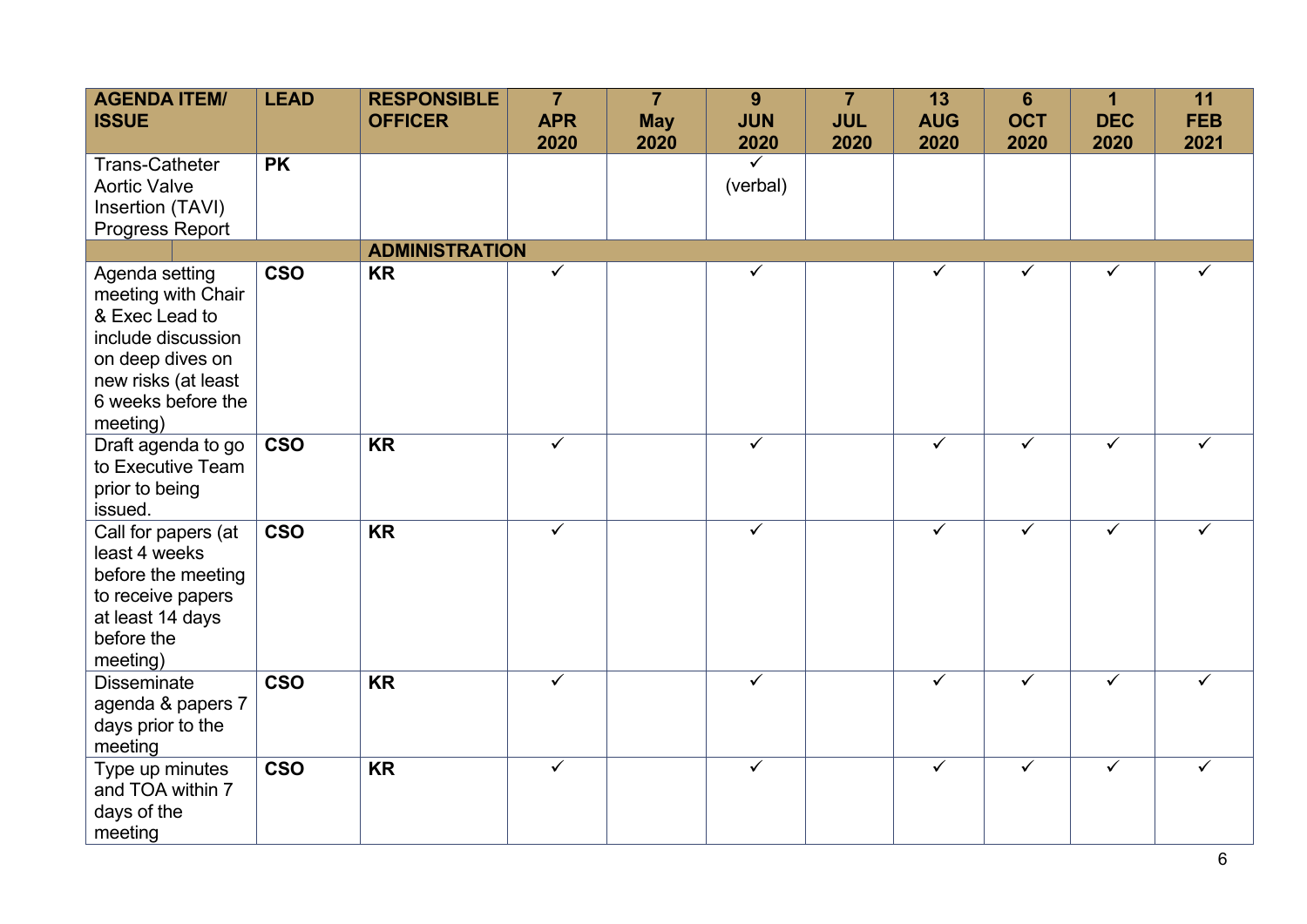| <b>AGENDA ITEM/</b><br><b>ISSUE</b>                                                                                                        | <b>LEAD</b>             | <b>RESPONSIBLE</b><br><b>OFFICER</b> | $\overline{7}$<br><b>APR</b><br>2020 | $\overline{7}$<br><b>May</b><br>2020 | 9<br><b>JUN</b><br>2020 | $\overline{7}$<br><b>JUL</b><br>2020 | 13<br><b>AUG</b><br>2020 | $6\phantom{1}$<br><b>OCT</b><br>2020 | 1<br><b>DEC</b><br>2020 | 11<br><b>FEB</b><br>2021 |
|--------------------------------------------------------------------------------------------------------------------------------------------|-------------------------|--------------------------------------|--------------------------------------|--------------------------------------|-------------------------|--------------------------------------|--------------------------|--------------------------------------|-------------------------|--------------------------|
| Circulate minutes<br>& TOA to<br>Committee for<br>comments, points<br>of accuracy &<br>matters arising<br>within 10 days of<br>the meeting | <b>CSO</b>              | <b>KR</b>                            | ✓                                    |                                      | $\checkmark$            |                                      | $\checkmark$             | ✓                                    | $\checkmark$            | ✓                        |
| Check & send final<br>version of minutes<br>to the Committee<br>Chair following<br>comments<br>received.                                   | <b>CSO</b>              | <b>KR</b>                            | $\checkmark$                         |                                      | $\checkmark$            |                                      | $\checkmark$             | $\checkmark$                         | $\checkmark$            | ✓                        |
| Chase updates on<br>TOA before the<br>next meeting and<br><b>RAG</b> rate                                                                  | <b>CSO</b>              | $\overline{\text{KR}}$               | $\checkmark$                         |                                      | $\overline{\checkmark}$ |                                      | $\overline{\checkmark}$  | $\overline{\checkmark}$              | $\overline{\checkmark}$ | ✓                        |
| Record and track<br>the TOA as part of<br>the decision<br>tracker                                                                          | <b>CSO</b>              | <b>KR</b>                            | $\checkmark$                         |                                      | $\checkmark$            |                                      | $\checkmark$             | $\checkmark$                         | $\checkmark$            | ✓                        |
| Produce written<br>update report for<br><b>QSEAC &amp; Board</b>                                                                           | $\overline{\text{cso}}$ | <b>KR</b>                            | $\checkmark$                         |                                      | $\checkmark$            |                                      | $\checkmark$             | $\checkmark$                         | $\overline{\checkmark}$ | ✓                        |
| Prepare schedule<br>of meetings                                                                                                            | <b>CSO</b>              | <b>KR</b>                            |                                      |                                      |                         |                                      |                          |                                      | $\checkmark$            |                          |
| <b>QSEAC Annual</b><br><b>Work Programme</b>                                                                                               | <b>CSO</b>              | <b>KR</b>                            | ✓                                    |                                      | ✓                       |                                      | $\checkmark$             | ✓                                    | $\checkmark$            | ✓                        |

**Initials**